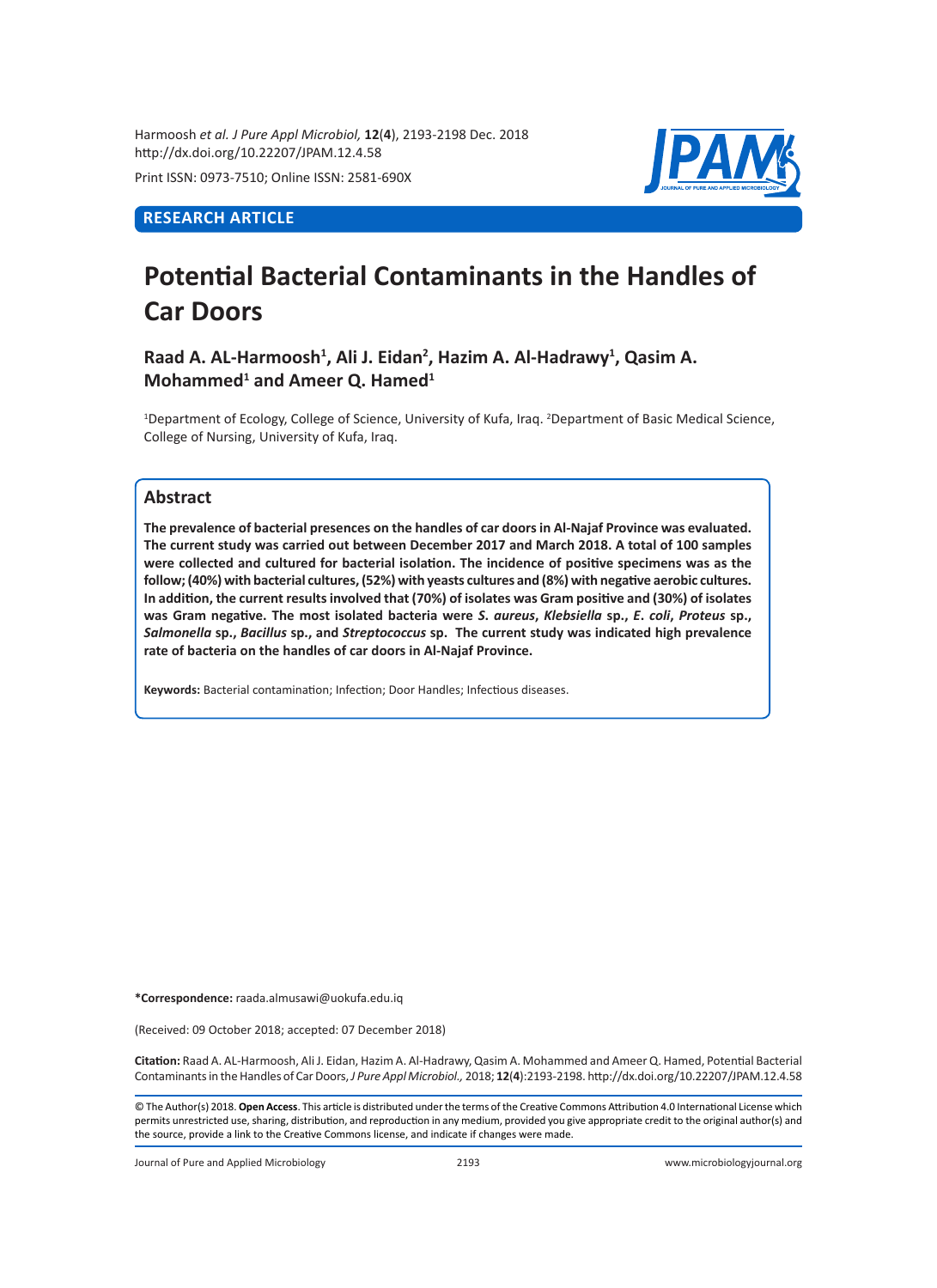#### **INTRODUCTION**

The Handles of car doors are one of the most important environmental places for microbial infection and disease transmissions through a direct contact on a daily basis $1,2$ .

In previous studies, the prevalence of microbial contamination on indoor environmental places such as homes, offices and restaurants was at high level. Now, many studies indicate that the source of these microbes is the pollution of the external environmental places and its transfer to the interior in many ways, most notably through direct contact $3,4,5$ .

There are many bacterial species on the contaminated solid surfaces, which frequently used such as handles of car and house doors. The most important of these bacterial species are belonging to genus of *Staphylococcus*, thus it represents one of the most important sources of infection. Naturally, *Staphylococcus* sp. colonize human skin and thus easy access to such places, making it a focus of microbial contamination and increased possibility of disease because of the arrival of these bacterial contaminants to places other than their natural places<sup>6,7,8,9</sup>.

In addition, several studies have indicated the possibility of transmission of diseases through a variety of tools, such as the towels, razors, children's toys, stairs, switches and other elevators $10,11$ . Recently, nano-silver particles, are anti-microbes, and characterized by low toxic, low-cost, environmentally friendly and harmless, have been used in making of handles of car doors.

Furthermore, the handles of copper doors can kill some microorganisms such as bacteria and fungi; therefore, it is preferable to make the handles of door from copper. As a result of contact with these surfaces might be contaminated with dangerous pathogens, personal hygiene and hand washing are most important ways to avoid microbial infection $12$ .

#### **MATERIALS AND METHODS Sample collection**

A total of (100) samples from handles of car doors was collected using sterile swabs that were transferred to the laboratory within half an hour. All samples were diluted with saline solution. From each, 0.1 ml has been taken for culture on some selected culture media<sup>13</sup>.

## **Samples processing**

For the purpose of counting and diagnosing of the bacteria that cause contamination of the handles of car doors, all samples were processed according to the following steps: culture, counting of the colonies using the colony counter device, gram stain and biochemical tests.

# **Isolation and identification**

All culture media were prepared according to instructions of the manufacture and sterilized at 121 $^{\circ}$  C and 15 lb / 2 g for 15 minutes<sup>14</sup>. Biochemical tests were performed using API20 tapes according to instructions of manufacture (BioMerieux).

#### **RESULTS**

The current study showed contradictory results among collected samples that have been taken as shown in table (1). The percentage of positive bacterial culture and yeast culture were (40%) and (52%) respectively, while the percentage



**Fig. 1.** Bar chart of percentage distribution for positive culture media (bacteria and yeast).

Journal of Pure and Applied Microbiology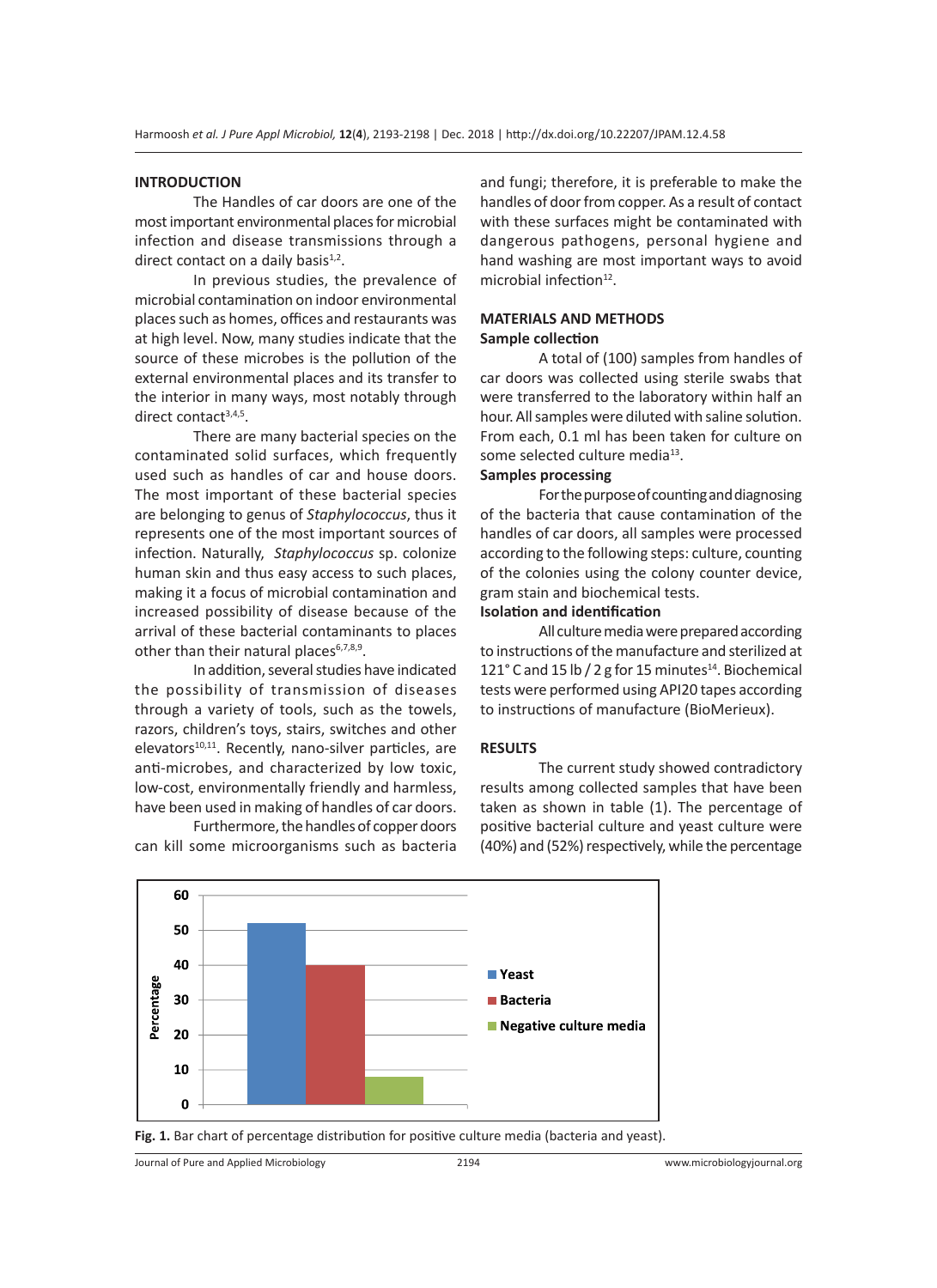| No.            | Sample No. | Mean of Colonies | No. | Sample No. | Mean of Colonies |
|----------------|------------|------------------|-----|------------|------------------|
| 1              | $S-1$      | 300              | 51  | $S-51$     | yeast            |
| $\overline{2}$ | $S-2$      | $\boldsymbol{0}$ | 52  | $S-52$     | yeast            |
| 3              | $S-3$      | 50               | 53  | $S-53$     | yeast            |
| 4              | $S-4$      | yeast            | 54  | $S-54$     | yeast            |
| 5              | $S-5$      | 300              | 55  | $S-55$     | yeast            |
| 6              | $S-6$      | yeast            | 56  | $S-56$     | yeast            |
| 7              | $S-7$      | yeast            | 57  | $S-57$     | yeast            |
| 8              | $S-8$      | 25               | 58  | $S-58$     | yeast            |
| 9              | $S-9$      | 15               | 59  | $S-59$     | yeast            |
| 10             | $S-10$     | 30               | 60  | $S-60$     | yeast            |
| 11             | $S-11$     | yeast            | 61  | $S-61$     | yeast            |
| 12             | $S-12$     | yeast            | 62  | $S-62$     | yeast            |
| 13             | $S-13$     | 150              | 63  | $S-63$     | yeast            |
| 14             | $S-14$     | yeast            | 64  | $S-64$     | yeast            |
| 15             | $S-15$     | yeast            | 65  | $S-65$     | yeast            |
| 16             | $S-16$     | 20               | 66  | $S-66$     | yeast            |
| 17             | $S-17$     | $\boldsymbol{0}$ | 67  | $S-67$     | yeast            |
| 18             | $S-18$     | yeast            | 68  | $S-68$     | yeast            |
| 19             | $S-19$     | yeast            | 69  | $S-69$     | yeast            |
| 20             | $S-20$     | 300              | 70  | $S-70$     | yeast            |
| 21             | $S-21$     | 75               | 71  | $S-71$     | yeast            |
| 22             | $S-22$     | 75               | 72  | $S-72$     | yeast            |
| 23             | $S-23$     | yeast            | 73  | $S-73$     | yeast            |
| 24             | $S-24$     | yeast            | 74  | $S-74$     | yeast            |
| 25             | $S-25$     | 50               | 75  | $S-75$     | yeast            |
| 26             | $S-26$     | 100              | 76  | $S-76$     | yeast            |
| 27             | $S-27$     | yeast            | 77  | $S-77$     | yeast            |
| 28             | $S-28$     | 75               | 78  | $S-78$     | $\boldsymbol{0}$ |
| 29             | $S-29$     | 200              | 79  | $S-79$     | yeast            |
| 30             | $S-30$     | 200              | 80  | $S-80$     | yeast            |
| 31             | $S-31$     | 200              | 81  | $S-81$     | yeast            |
| 32             | $S-32$     | 15               | 82  | $S-82$     | 0                |
| 33             | $S-33$     | 75               | 83  | $S-83$     | yeast            |
| 34             | $S-34$     | 300              | 84  | $S-84$     | $\boldsymbol{0}$ |
| 35             | $S-35$     | 300              | 85  | $S-85$     | yeast            |
| 36             | $S-36$     | 100              | 86  | $S-86$     | yeast            |
| 37             | $S-37$     | 200              | 87  | $S-87$     | 30               |
| 38             | $S-38$     | 75               | 88  | $S-88$     | 25               |
| 39             | $S-39$     | yeast            | 89  | $S-89$     | 300              |
| 40             | $S-40$     | 200              | 90  | $S-90$     | 300              |
| 41             | $S-41$     | 75               | 91  | $S-91$     | 200              |
| 42             | $S-42$     | 25               | 92  | $S-92$     | yeast            |
| 43             | $S-43$     | 200              | 93  | $S-93$     | yeast            |
| 44             | $S-44$     | 100              | 94  | $S-94$     | yeast            |
| 45             | $S-45$     | 200              | 95  | $S-95$     | $\boldsymbol{0}$ |
| 46             | $S-46$     | 35               | 96  | $S-96$     | yeast            |
| 47             | $S-47$     | 75               | 97  | $S-97$     | 25               |
| 48             | $S-48$     | $\boldsymbol{0}$ | 98  | $S-98$     | $\boldsymbol{0}$ |
| 49             | $S-49$     | 100              | 99  | $S-99$     | Yeast            |
| 50             | $S-50$     | 300              | 100 | $S-100$    | Yeast            |

**Table 1.** Counting of bacterial colonies on the contaminated handles of car doors.

#### Table 1. continues...

Journal of Pure and Applied Microbiology 2195 www.microbiologyjournal.org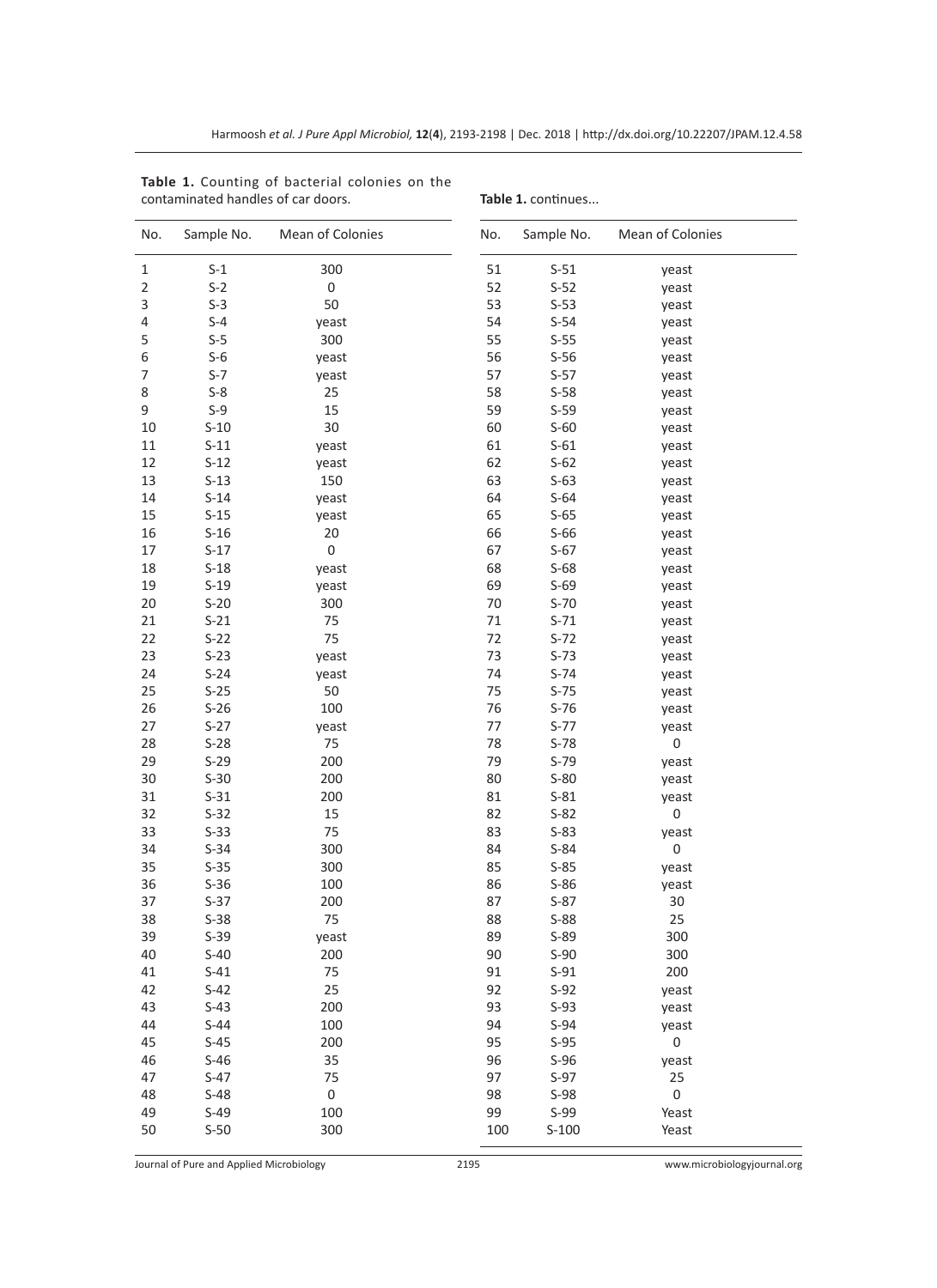of no growth culture was (8%), it seems that microbial contamination was very high in the surfaces of the handles of car doors in the present study.



**Fig. 2.** Pie chart of percentage distribution for bacteria according to gram stain.



**Fig. 3.** Bar chart of percentage distribution of isolated bacterial species.

#### **DISCUSSION**

The handles of car, house, and office doors, are one of the most important sources of infection among users because different people repeatedly use them. The current study has shown important levels of contamination with different positive and negative gram stain bacteria. The bacterial incidence was 70% for gram positive and 30% for gram negative (Fig.2), indicating that the majority of these bacteria are human skin's microbiota<sup>4</sup>.

In view of the current results, the levels of microbial contamination of handles of car doors was high and the percentage of positive bacterial culture and yeasts were 40% and 52% respectively, while the percentage of negative samples was (8%), which foreshadows the possibility that these surfaces are a big source of infection.

Some isolated bacterial species (Fig.3) were attributed to human pathogenic groups such as *S. aureus*, *Klebsiella* sp., *E. coli*, *Proteus* sp, *Salmonella* sp., and *Bacillus* sp, and other were an opportunistic pathogens such as *Staphylococcus* sp. , and *Streptococcus* sp. The current results were in consistent with results of <sup>15,16</sup>.

Most of the gram-negative bacterial species were Enterobacteraicea, indicating the contamination of these handles with faeces, where might cause food-borne diseases, urinary tract infections, or bronchial diseases. As well as the possibility of increased risk of skin diseases, inflammation of burns and wounds, gastroenteritis, diarrhea and other pathological injuries<sup>12</sup>.

The results of the current study were in agreement with previous studies that indicated the possibility of contamination of solids, such as handles of home doors and office doors, with opportunistic and pathogenic bacteria. Our results were closed to those found by Nworie and his colleagues<sup>17</sup>), and Onwubiko and Chinyeaka<sup>18</sup> and inconsistent with another study conducted by Otter and French<sup>19</sup>.

The current study showed a significant variation in the number of isolated bacteria from various handles car doors. These results were consistent with study of Boone and Gerba<sup>20</sup> and Nworie and his colleagues $17$ , who demonstrated that the levels of contamination of door handles depends on the rate of use and exposure to environmental factors such as heat, drought and other environmental factors.

The majority of gram-positive bacteria (Fig. 2) were belonged to *Staphylococcus* and *Streptococcus*. In fact, the most of the endemic bacteria of human skin belong to *Staphylococcus* and *Streptococcus*. This is in agreement with previous studies indicating the role of normal flora in contaminating the most important solid surfaces $17,21,22$ .

The presence of *Bacillus* bacteria with high rates in the handles of car doors in the current study (Fig.3) was mainly to the fact, that these bacterial species able to resists hard environmental conditions through the formation of internal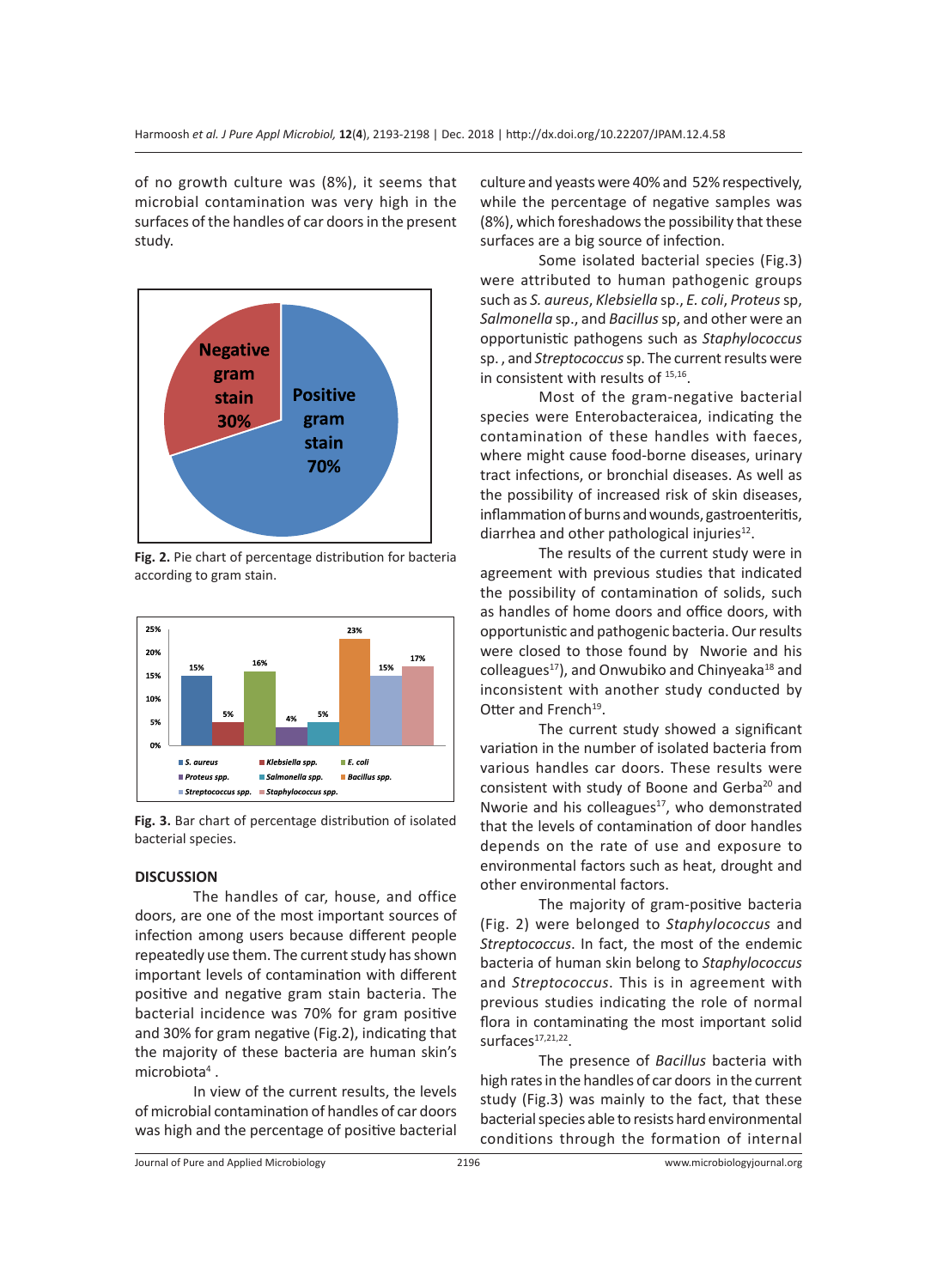spores, which have the ability to germinate and grow again, when the appropriate conditions. Dramatically, Brooks and his colleagues $23$  was referred to the spread of *Bacillus* sp, in the handles of house doors.

The present study confirmed that the current healthy procedures in the study sites were not of the required level. This may be due to the fact that most users of handles of car doors do not know the seriousness of the matter or do not know the possibility of transmission of many diseases by direct contact.

For real and effective intervention to support public health at the governmental and civil levels, it is essential highlight the importance of the subject through organization of lectures, workshops, and educational sessions.

When users are aware of the risk of transmission of many diseases from the surfaces of handles of car, homes and offices doors, this will greatly help to reduce the spread of many transitional diseases, whether bacterial or fungal and thus contribute to the promotion of public health.

It is clear that the role of personal hygiene through the importance of washing hands and the use of disinfectants and avoid eating foods without making sure to wash hands and other ways to reduce the spread of transitional diseases.

## **REFERENCES**

- 1. Klepeis, NE, Nelson KE, Ott WR, Robinson J, Tsang AM, Switzer P, Behar JV, Hern SC, Engelmann S. The National Human Activity Pattern Survey (NHAPS): a resource for assessing exposure to environmental pollutants. *J. Expo Anal Environ Epidemiol.* 2001; **11**:231–252.
- 2. Kembel, SW, Jones E, Kline J, Northcutt D, Stenson J, Womack AM, Bohannan BJ, Brown GZ, Green JL. Architectural design influences the diversity and structure of the built environment microbiome. *ISME J.* 2012; **6**:1469–1479.
- 3. Pakarinen J, Hyvärinen A, Salkinoja-Salonen M, Laitinen S, Nevalainen A, Mäkelä MJ, Haahtela T, von Hertzen L. Predominance of Gram-positive bacteria in house dust in the low-allergy risk Russian Karelia. *Environ Microbiol.* 2008; **10**:3317–3325.
- 4. Rintala H, Pitkaranta M, Toivola M, Paulin L, Nevalainen A. Diversity and seasonal dynamics of bacterial community in indoor environment. *BMC Microbiol.* 2008; **8**:56.
- 5. Grice EA, Segre JA. The skin microbiome. *Nat Rev Microbiol.* 2011; **9**:244–253.
- 6. Safdar N, Bradley EA. The risk of infection after nasal colonization with Staphylococcus aureus. *Am J Med.* 2008; **121**:310–315.
- **7.** Foster TJ. Colonization and infection of the human host by staphylococci: adhesion, survival and immune evasion. *Vet Dermatol.* 2009; **20**:456–470.
- 8. Pynnonen M, Stephenson RE, Schwartz K, Hernandez M, Boles BR. Hemoglobin promotes Staphylococcus aureus nasal colonization. *PLoS Pathog.* 2011; **7**:e1002104.
- 9. Payne DE, Martin NR, Parzych KR, Rickard AH, Underwood A, Boles BR. Tannic acid inhibits Staphylococcus aureus surface colonization in an IsaA-dependent manner. *Infect Immun.* 2013; **81**:496–504.
- 10. Miller LG, Diep BA. Colonization, fomites, and virulence: rethinking the pathogenesis of community-associated methicillin-resistant Staphylococcus aureus infection. *Clin Infect Dis.* 2008; **46**:752–760.
- 11. Kassem II. Chinks in the armor: the role of the nonclinical environment in the transmission of Staphylococcus bacteria. *Am J. Infect Control.* 2011; **39**:539–541.
- 12. Wojgani, H., Kehsa, C., Cloutman-Green, E., Gray, C., Gant, V., & Klein, N. Hospital Door Handle Design and Their Contamination with Bacteria: A Real Life Observational Study. Are We Pulling against Closed Doors? *PLoS ONE,* 2012; **7**(10), e40171.
- 13. Reynolds. K. A., and Hurst C. J. Manual of Environmental Microbiology 2nd Annual Public Health Association page 9, 2005.
- 14. Macfaddin, J.F. Biochemical Tests for Identification of Medical Bacteria. 3rd ed. Lippincott Williams and Wilkins, USA, 2000.
- 15. Lynn, M. Vivian O.A and Wasa A.A. Prevalence of bacterial organism on toilet door handles. *Journal of pharmacy and Biological sciences*, 2013; **8**:85-91.
- 16. Opere B.O, Ojo J.O, Omonighehin E. and Bamidele M. AntibioticSusceptibility and Plasmid Profile Analysis of Pathogenic Bacteria Isolated from Environmental Surfaces in Public Toilets. *Transnational Journal of Science and Technology,*  2013; **3**(2): 22-30.
- 17. Nworie, A., Ayeni, J.A., Eze, U.A. and Azi, S.O. Bacterial contamination of door handles/ knobs in selected public conveniences in Abuja metropolis, Nigeria: a public health threat. *Continental Journal of Medical Research*, 2012; **6**(1): 7 – 11.

Journal of Pure and Applied Microbiology 2197 www.microbiologyjournal.org